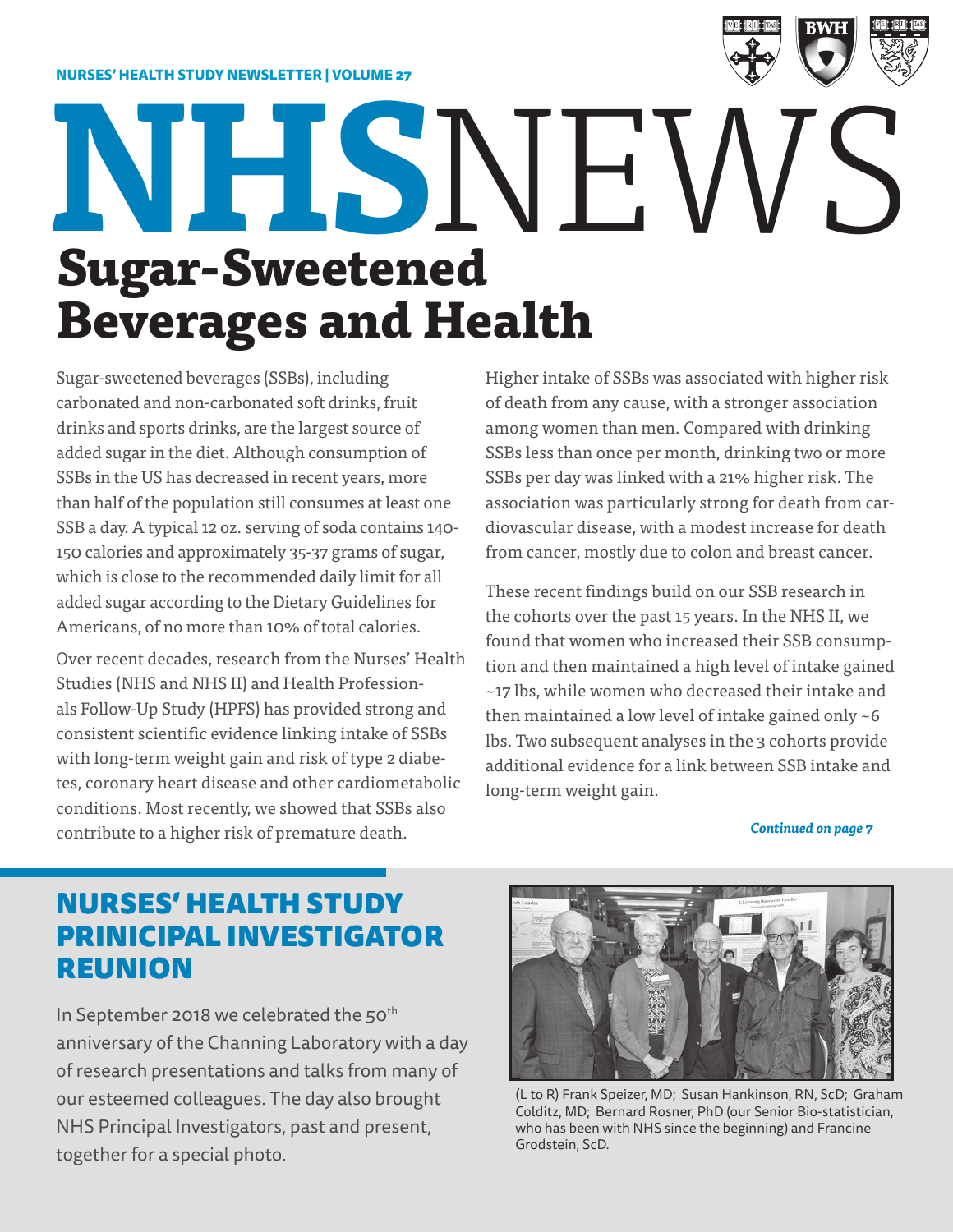## **Recent Findings**



**2**

## **Health Benefits of Nut Consumption**

Three recent studies from the NHS, NHS II, and the HPFS have found beneficial associations of nut consumption with cardiovascular health and healthy aging.

Eating one serving of nuts (1 ounce, about a handful) five or more times a week was associated with a lower risk of coronary heart disease among both women and men. All types of nuts appeared to be beneficial. Moreover, among individuals with type 2 diabetes, greater consumption of nuts, especially tree nuts, was associated with lower cardiovascular disease incidence and mortality. This is of particular importance given that diabetes increases risk of cardiovascular disease. Additionally, in NHS, women consuming nuts (walnuts in particular) during midlife had better health and well-being as they aged.

Despite nuts being an energy-dense food, nut consumption has been associated with lower weight gain and lower risk of obesity.

*Accumulating evidence has shown that nuts have beneficial effects on many chronic disease risk factors.*

What might explain these health benefits of nuts? Nuts are high in unsaturated fat, dietary fiber, vitamins (such as vitamin E and folate), minerals (such as calcium, potassium, and magnesium), and phytochemicals (such as flavonoids and phytosterols), which may in part explain

their health benefits. Accumulating evidence has shown that nuts have beneficial effects on many risk factors of chronic diseases, including improving blood lipid levels, while having anti-inflammatory and anti-diabetic effects. Finally, nuts can increase satiety and fullness, especially when consumed in place of unhealthy snacks.

Overall, Nurses' Health Studies findings indicate that frequent intake of nuts is beneficial. Incorporating nuts into your daily diet is a healthy habit!

## **Vitamin D and Colon Cancer**

People living in sunny Southern regions of the US have lower rates of colorectal cancer than people who live in Northern areas. Because exposure of the skin to the sun produces vitamin D, it was thought that higher circulating vitamin D might be protective against colorectal cancers.

## 

*The overall findings of these studies all support a beneficial association between higher vitamin D levels and lower risk of colorectal cancer.*

Within the Nurses' Health Study, we have conducted numerous studies using different methods to assess vitamin D status, including measuring blood levels, assessing the amount consumed via diet and supplements, and an integrated measure of different vitamin D exposures. The overall findings of these studies

all support a beneficial association between higher vitamin D levels and lower risk of colorectal cancer. However, because colorectal cancer develops slowly over time, this apparent benefit may take a decade or more to manifest. Moreover, we found that the benefit of vitamin D may depend on the local tumor immune environment, and thus the benefits could be specific to certain subtypes of colorectal cancers. These findings suggest that the potential protection of vitamin D in colorectal cancer may involve the immune system. In addition, in the Nurses' Health Study, there was a suggestion that the benefit of vitamin D may also extend to later stages of cancer progression. Women with high vitamin D levels prior to diagnosis of colorectal cancer demonstrated substantially better survival after cancer diagnosis than those with low vitamin D levels. Similar findings have been observed in other studies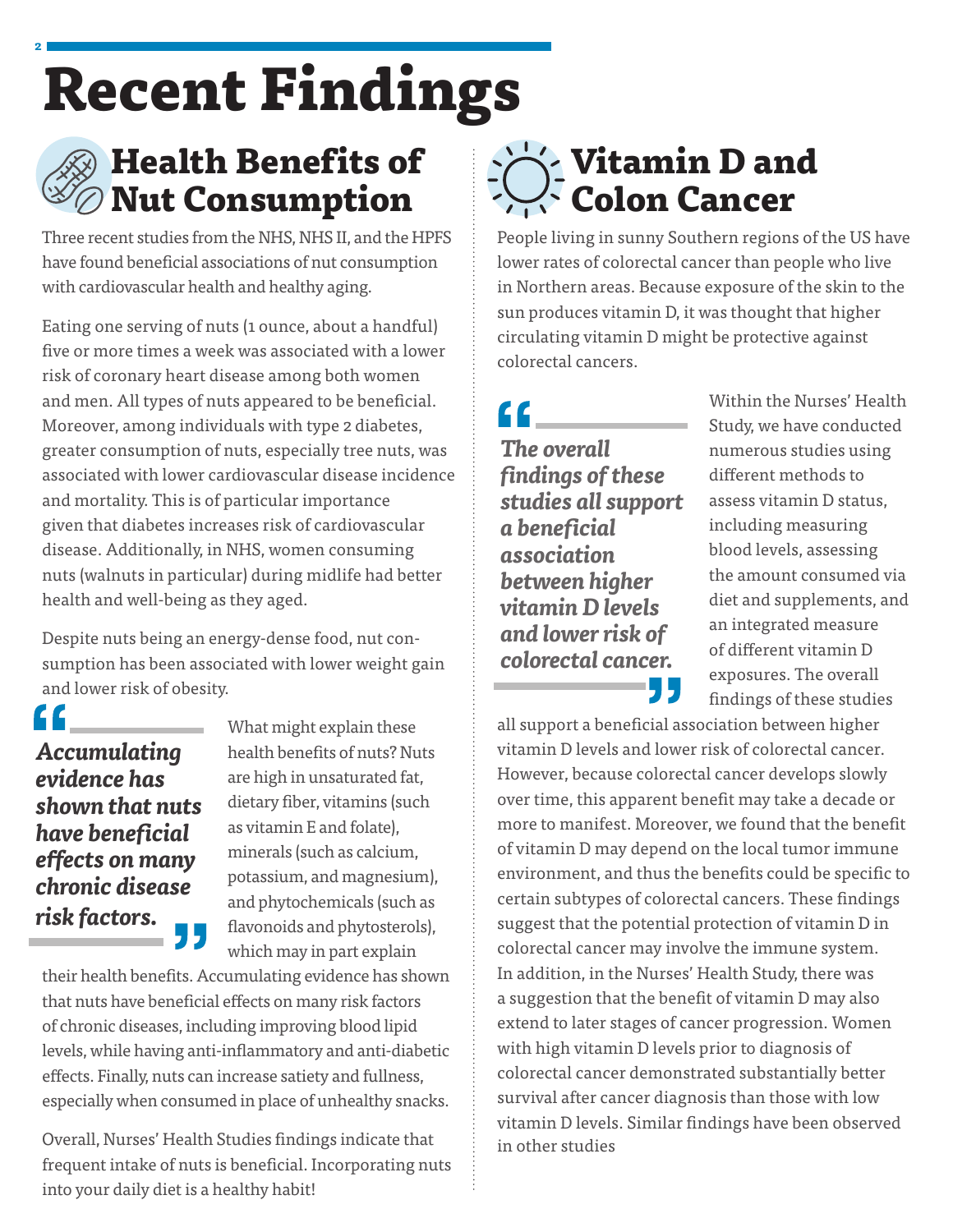## **Fats, Carbohydrates, and Health**

The high-fat/low-carbohydrate ketogenic diet (aka Keto) is one of most trending diets these days. The general principle of this diet is to limit carbohydrate-rich foods (e.g., grains, pasta, starchy foods) in favor of fatrich foods. Its ability to induce weight loss in the short term explains why it has become so popular. However, the long-term effects of this diet have received very little examination.

In 2018, researchers pooled data from seven multinational prospective studies, including the Nurses' Health Study, to evaluate the association of carbohydrate intake and risk of mortality. We found that the association between low-carbohydrate diets and mortality risk varied by the kind of fats which replaced carbohydrates. Low carbohydrate diets, with mostly animal-derived fat sources (e.g., red meat

and butter), were associated with higher mortality, whereas those with more plant-based fat intake (e.g., vegetables, nuts and whole-grains), were associated with lower mortality. So, anyone following a Keto diet should be cognizant of the fat types they are eating, and emphasize plant-based fats.

Just as the quality of fat is important, so too is the quality of carbohydrates. Replacing highly processed carbohydrates (refined grains, potato products, and sugars) with unprocessed carbohydrates (non-starchy vegetables, whole fruits, legumes and whole or minimally processed grains) provides health benefits.

In line with these results, Dr. Walter Willett, Principal Investigator of the Nurses' Health Study II, and other nutrition experts highlighted in a special section on diet and health in Science published in November 2018 that "current evidence indicates that no specific carbohydrate-tofat ratio in the diet is best." Instead, it is the quality of the fats and carbohydrates that is important.



## WOMEN'S LIFESTYLE VALIDATION STUDY

A publication from the Nurses' Health Study analyzing the validity of dietary questionnaires was recognized as one of last year's Top Papers in the American Journal of Epidemiology!

Over the years, participants have completed many dietary questionnaires within the Nurses' Health Study. In the early 1980's we conducted special studies to assess the validity of these questionnaires by comparing responses to NHS dietary questionnaires with detailed recordings of food intake (including weighing each serving of food for a week) and levels of nutrients in blood and fat. The results provided important documentation of the validity of these food questionnaires.

Because the U.S. food supply and eating habits have changed since the 1980's, between 2009 and 2012 we conducted the Women's Lifestyle Validation Study (WLVS), a far larger and more detailed validation study. In this study, 627 women completed dietary assessments using the standard questionnaires, weighed recordings of their diets, and repeated recalls of foods consumed in the previous 24 hours. Multiple blood and urine samples were also collected. The findings, published in 2018 (Yuan C. et al. American Journal of Epidemiology, May 2018) provided strong evidence that the dietary questionnaires continue to provide high quality information about diet. Because of the unprecedented wealth of information from the WLVS, the American Journal of Epidemiology recognized this report as one of their top ten papers of 2018. We owe a huge thank you to our nurse participants as this was possible only because of their amazing commitment in completing this intensive study.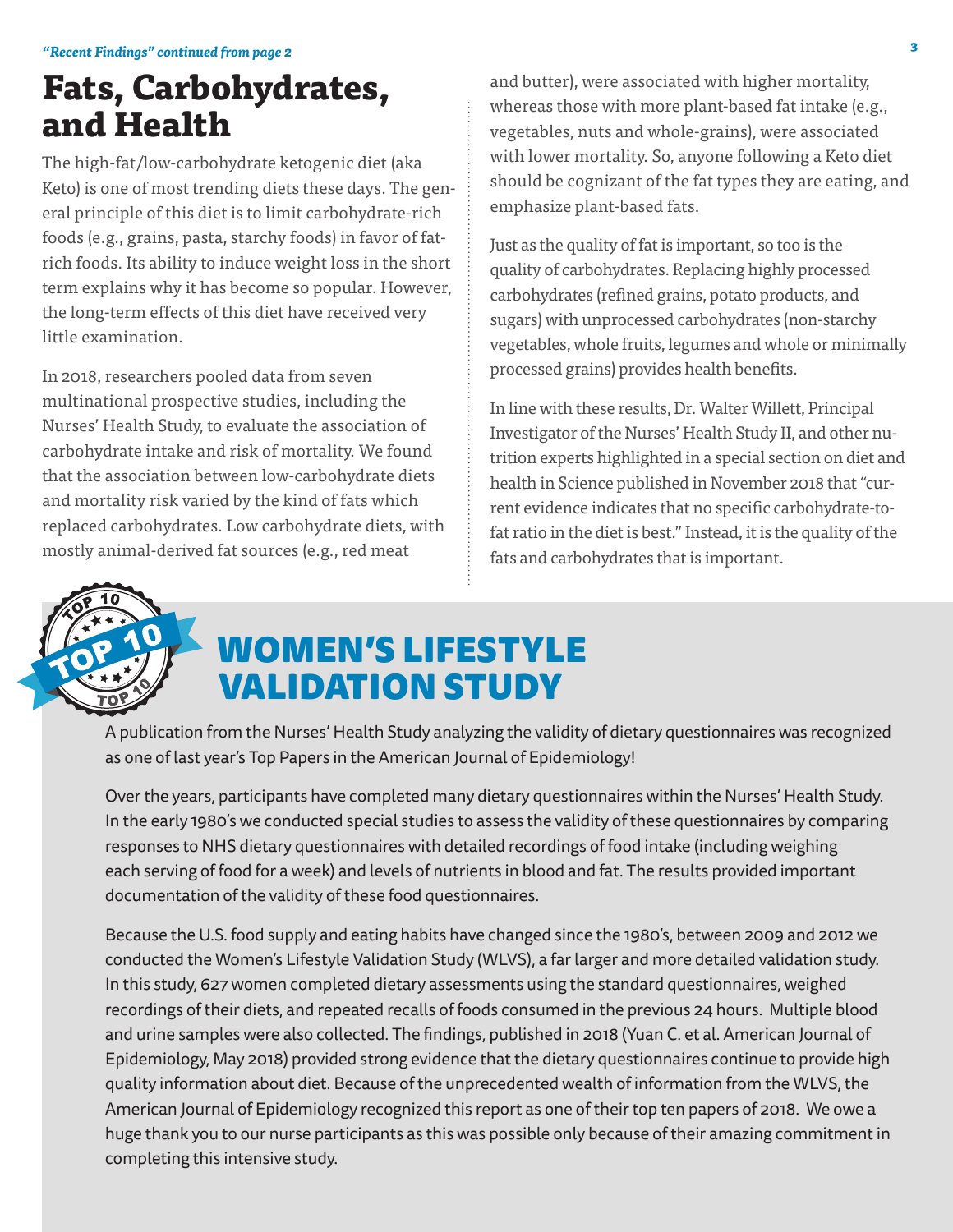## **4 Research in Brief**

## **Fruit and Vegetable Intake and the Risk of Breast Cancer**

With the wealth of information you have given us over many years, we are able to look in close detail at specific aspects of diet and their influence on health. In a recent analysis from the Nurses' Health Studies we found that women who ate more than 5 servings per day of fruits and vegetables, compared with those who ate fewer than 3 servings per day, had an overall 11% lower risk of breast cancer. Specific vegetables associated with lower risk included green leafy vegetables, cruciferous vegetables (like broccoli) and yellow and orange vegetables (like winter squash, carrots and peppers).

The inverse association with fruits and vegetables was stronger for more aggressive breast cancer sub-types that are not hormonally responsive. For estrogen receptor negative tumors, each additional 2 servings per day of fruits and vegetables was associated with a 12% lower risk. Lower risk of estrogen receptor negative tumors was seen with consumption of blueberries, strawberries, carrots, winter squash, broccoli and cauliflower. Fruits and vegetables include many bioactive components that could be contributing to this observed association. Carotenoids, such as alpha- and beta-carotene, are antioxi-

*Women who ate 5 or more servings of fruits or vegetables per day, compared with those who ate fewer than 3 servings a day, had an 11% lower risk of breast cancer.*

dants that are important for the body's response to oxidative stress that may contribute to tumor initiation. Cruciferous vegetables are rich in phytochemicals that, in experimental studies, block tumor formation.

Eating more, and more *colorful*, fruits and vegetables has many health benefits, and reducing

the risk of aggressive breast cancer may be one more reason to fill your plate with color.

## **Coffee and Health**

Coffee has received much scrutiny regarding its potential health effects, good and bad. Many studies have been conducted, including in the Nurses' Health Study, and the verdict is now clear – overall, coffee appears beneficial for health. Remarkably, coffee has been associated with lower risk of diabetes, heart disease, gallstones, Parkinson's disease and some cancers, including liver and endometrial cancers, as well as with survival from colorectal cancer. These benefits are mostly not related to caffeine, and are similar for regular and decaffeinated coffee.

All of these effects add up to a lower total mortality rate in coffee drinkers. In the Nurses' Health Study, we recently published that coffee intake is associated with a healthier biomarker profile for inflammation, metabolic health and hormones, which may contribute to coffee's health effects. Despite this evidence, in 2018, California proposed to issue warning labels for coffee products based on the presumed carcinogenicity of acrylamide, a chemical found in coffee that is formed when the beans are roasted. This concern was based largely on extremely high doses given to rodents. Data from the Nurses' Health Study indicate that higher intake or blood levels of acrylamide, even in frequent coffee consumers, appear to be safe. Recently, California reversed its plan for warning labels.



## GOING ELECTRONIC

In recent years, over 60,000 participants in the NHS and NHS II have switched from paper questionnaires to completing their surveys online. This switch is extremely helpful as it speeds the data processing, diminishes environmental impact, reduces errors and saves money, enabling use of precious funds for scientific discovery instead of processing paper forms. Filling out the forms online is simple, secure and easy.

If possible, we will be most grateful if you complete future questionnaires online.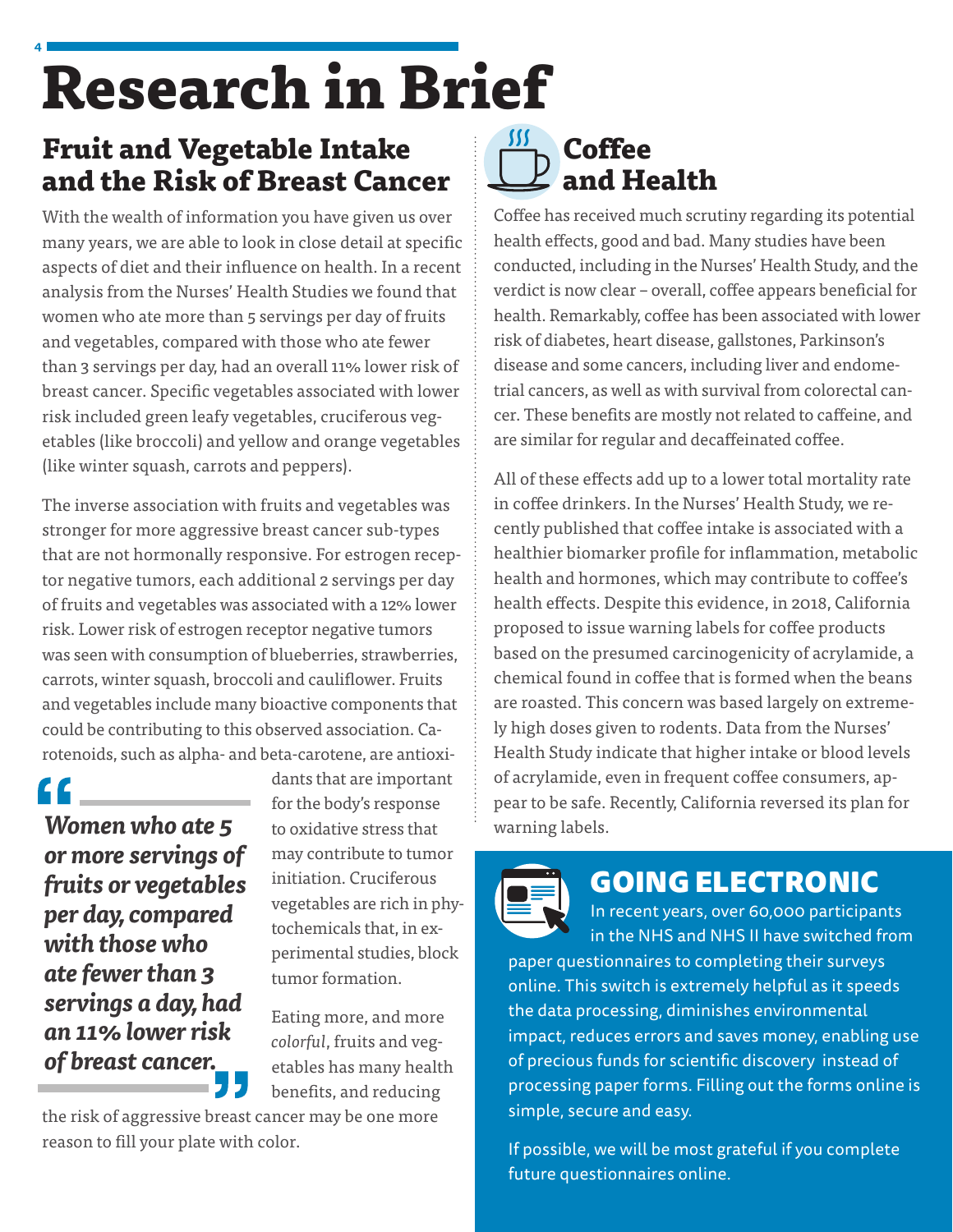### **Vaginal Estrogen Use and Chronic Disease Risk**

Many postmenopausal women experience a range of chronic genital, sexual and urinary symptoms, which have recently been labeled Genitourinary Syndrome of Menopause or GSM. Low-dose vaginal

*We found that vaginal estrogen use was not associated with a higher risk of cardiovascular disease or cancer.* estrogen therapy is the most effective treatment for GSM, but it is underutilized owing to perceived risks associated with systemic menopausal hormone therapy. The FDA-issued black-box warning on low-dose vaginal estrogen discourages clinicians from prescribing the product and women from using it. However, these warnings stem from evidence generated from studies of systemic hormone therapy with much higher doses of estrogen. In

*A recent study* 

*over 140,000 participants...* 

*suggests there may be a vicious cycle between OSA and* 

*involving* 

*diabetes.*

NHS, with over 18 years of follow-up, we found that vaginal estrogen use was not associated with a higher risk of cardiovascular disease or cancer. Our findings lend support to the safety of vaginal estrogen use, a highly effective treatment for GSM.

## **Obstructive Sleep Apnea and Diabetes Risk**

Obstructive sleep apnea (OSA) is a potentially serious disorder characterized by repeated pauses in breathing during sleep. This condition is associated with common diabetes risk factors, including obesity, inflammation and insulin resistance. A recent study involving over 140,000 participants from NHS, NHS II and HPFS suggests that there

may be a vicious cycle between OSA and diabetes. Participants diagnosed with OSA had about 40% increased risk of developing diabetes even after accounting for obesity. The increased diabetes risk was highest among participants with both OSA and daytime sleepiness. Conversely, participants with diabetes also had an increased risk for OSA. Given that both OSA and diabetes are highly common but often remain clinically undiagnosed, understanding the bidirectional link between them may have important clinical and public health implications for screening and comanagement of both disorders.

DATA SECURITY AND ATA SHARING

Our questionnaire website is fully encrypted and is hosted on our state-of-the-art secure web server. NHS data are never stored on portable devices. Your stored answers are identified only by study ID number, never by name.

NHS data that could be linked to individual participants are never shared with employers, insurance companies, or governmental agencies.

De-identified data may be shared with other scientists, but never in a way that it can be connected with the person who provided that information.

To help researchers understand NHS data, we developed a training database that will only have data from deceased participants, and include a few lifestyle factors and lung cancer status (no other health variables). All dates are changed, so no individual is identifiable. This training database will be posted publicly for researchers.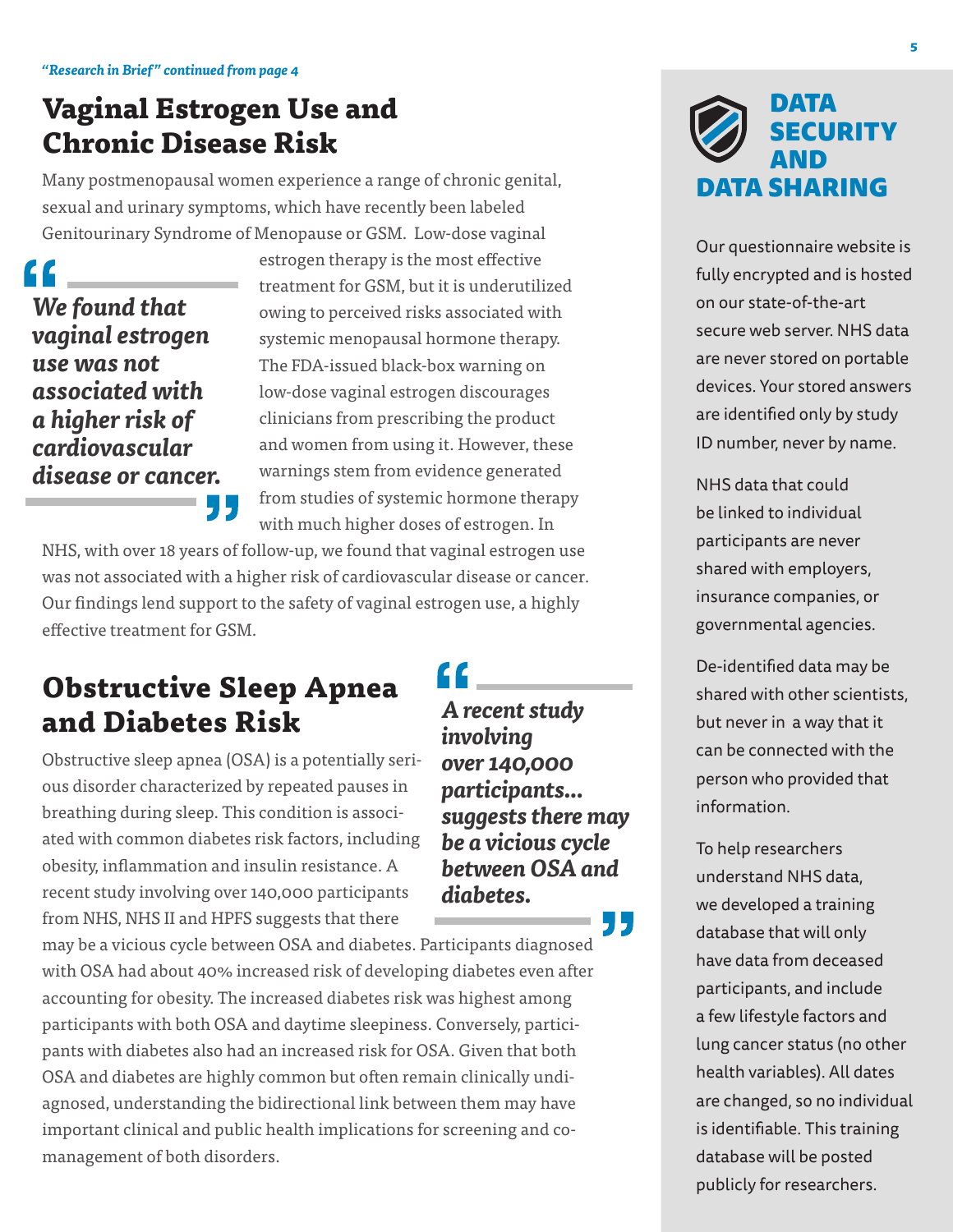## **Study Updates**

#### MICRO-N

**6**

The Microbiome in Nurses (Micro-N) study to collect tens of thousands of stool and saliva samples is well underway. We have been contacting participants of NHS II who indicated their willingness to participate. So far over 4,000 samples have been collected, with over 200 more being returned each week The collection process is easy, hygienic and can be done at your convenience, with no special handling required. The samples will open a vast new opportunity for scientific study of the human microbiome. We hope if you are contacted that you will agree to participate in this exciting sub-study.

#### guts GROWING UP TODAY STUDY

The Growing Up Today Study (GUTS) has been following offspring of Nurses' Health Study II participants since 1996. Today, over 27,000 GUTS participants, who are now in their twenties and thirties, are helping us study health through the life course.

If your kid(s) are in GUTS, we hope you'll encourage them to visit **gutslogin.org** to complete the 2019 GUTS questionnaire. We hope to hear from as many GUTS participants as possible! So far, we have had a great turnout, with over 10,000 GUTS members completing the questionnaire. Long-term research of this kind is only possible thanks to the generous commitment of both GUTS and NHS II participants. Their continued participation is important to studying how factors early in life and between generations can influence health and well-being in adulthood. A list of recent GUTSrelated research can be found at our website **nhs2survey.org/gutswordpress** 

Even if it has been a few years since your son or daughter last participated, we'd love to hear from them in 2019! If you or they have any questions please email us at **guts@channing.harvard.edu**



#### NURSES' HEALTH STUDY 3

#### RECRUITMENT

The Nurses' Health Study 3 (NHS3) team is renewing efforts to boost recruitment of participants in the next generation of the Nurses' Health Study. With the aim of ensuring that the cohort reflects the changing nursing profession, we especially hope to increase participation of men and racial/ethnic minorities. We are almost halfway to our goal of 100,000 NHS3 participants!

Thank you to those in NHS and NHS II who have spread the word for us. Please continue to direct any nurses or nursing students you know who may be interested (and born after 1964) to **www.nhs3.org** 

#### **NEW RESEARCH EFFORTS**

Thanks to a number of newly funded grants, NHS3 will be deepening our focus in a few different areas.

We continue to be interested in pregnancy and related life experiences. In the coming year, we will be adding a blood sample collection among women who are pregnant or trying to become pregnant. We are interested in the connections between prepregnancy exposures, biomarkers during pregnancy and subsequent pregnancy outcomes.

We were awarded a grant to collect biospecimens from thousands of NHS3 participants, which will make NHS3 an even stronger resource for investigating pulmonary and cardiovascular health, Lastly, we plan to expand our work examining how the environment can impact health.

Like NHS3 on Facebook to see updates on findings, and visit our redesigned website at **www.nhs3.org**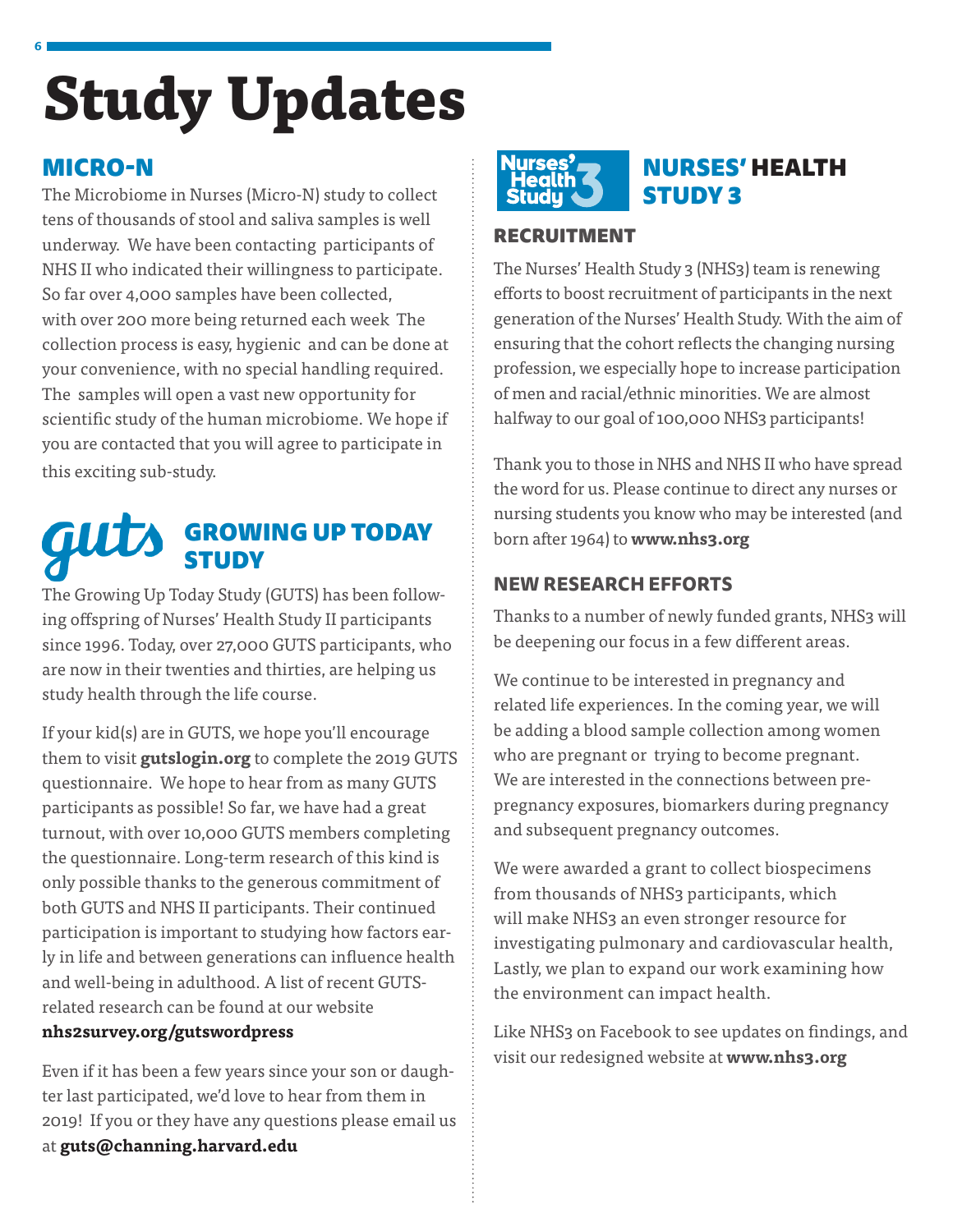## **Expanding research resources to better understand heart and lung diseases**





In 2018, Dr. JoAnn E. Manson and Dr. Jorge E. Chavarro leveraged their complementary expertise in women's health to receive a major grant from the National Heart, Lung, and Blood Institute. This new research infrastructure grant will support the documentation of cardiovascular, lung and pregnancy-related disorders in NHS II, GUTS and Nurses' Health Study 3 (NHS3); the assessment of environmental exposures; data collection using smartphones and wearable devices; and collection of biological samples in 5,000 participants. The overarching goal is to better understand how environmental factors and reproductive life events influence heart and lung health over the life course and across generations. Dr. Manson, Professor of Medicine and Epidemiology at Harvard Medical School (HMS) and the Harvard T.H. Chan School of Public Health (HSPH) and Chief of the Division of Preventive Medicine at Brigham and Women's Hospital, started conducting research in the Nurses' Health Study more than 30 years ago and has led the NHS cardiovascular grant for the past 20 years. Dr. Chavarro, Associate Professor of Nutrition, Epidemiology and Medicine at HSPH and HMS, started his work with NHS II as a doctoral student in 2006, evaluating the role of diet on fertility. He currently leads NHS3 and collaborates on NHS II and

GUTS, evaluating how diet and lifestyle factors impact fertility, pregnancy and other reproductive life events. This new research infrastructure grant will support the documentation of cardiovascular, lung and pregnancy-related disorders in these three cohorts, the assessment of environmental exposures, data collection using smartphones and wearable devices, and collection of biological samples in 5,000 participants. The overarching goal is to better understand how environmental factors and reproductive life events influence heart and lung health over the life course and across generations.

#### *"Sugar-Sweetened Beverages and Health" continued from page 1*

Findings from our cohorts have also implicated SSBs in the development of several weight-related health conditions. We found that women in NHS II who consumed at least one SSB per day had an 83% higher risk of diabetes compared to infrequent consumers. The data also suggested that half of this increase in diabetes from SSBs could be attributed to weight gain. Again, similar associations were observed in the NHS and HPFS, thus reinforcing our finding.

We also examined the relationship between SSBs and risk of coronary heart disease. Among NHS women followed for 24 years, those who consumed two or more SSBs per day had a 35% higher risk of CHD compared to infrequent consumers. These results are supported by our studies linking SSB intake to cardiovascular risk factors, hypertension and gout. SSBs can increase diabetes and CHD risk not only through weight gain but also independently through the metabolic effects of their sugars.

The research linking SSBs to adverse health from NHS, NHS II and HPFS provides strong evidence supporting dietary recommendations to limit intake of SSBs, and to drink healthy alternatives such as water, coffee and tea. This work also has broad implications for developing new public health policies targeting SSBs and supports those already in place including SSB taxation, warning labels, regulation of SSB marketing to children and de-incentivizing sales in public spaces and in federal programs.